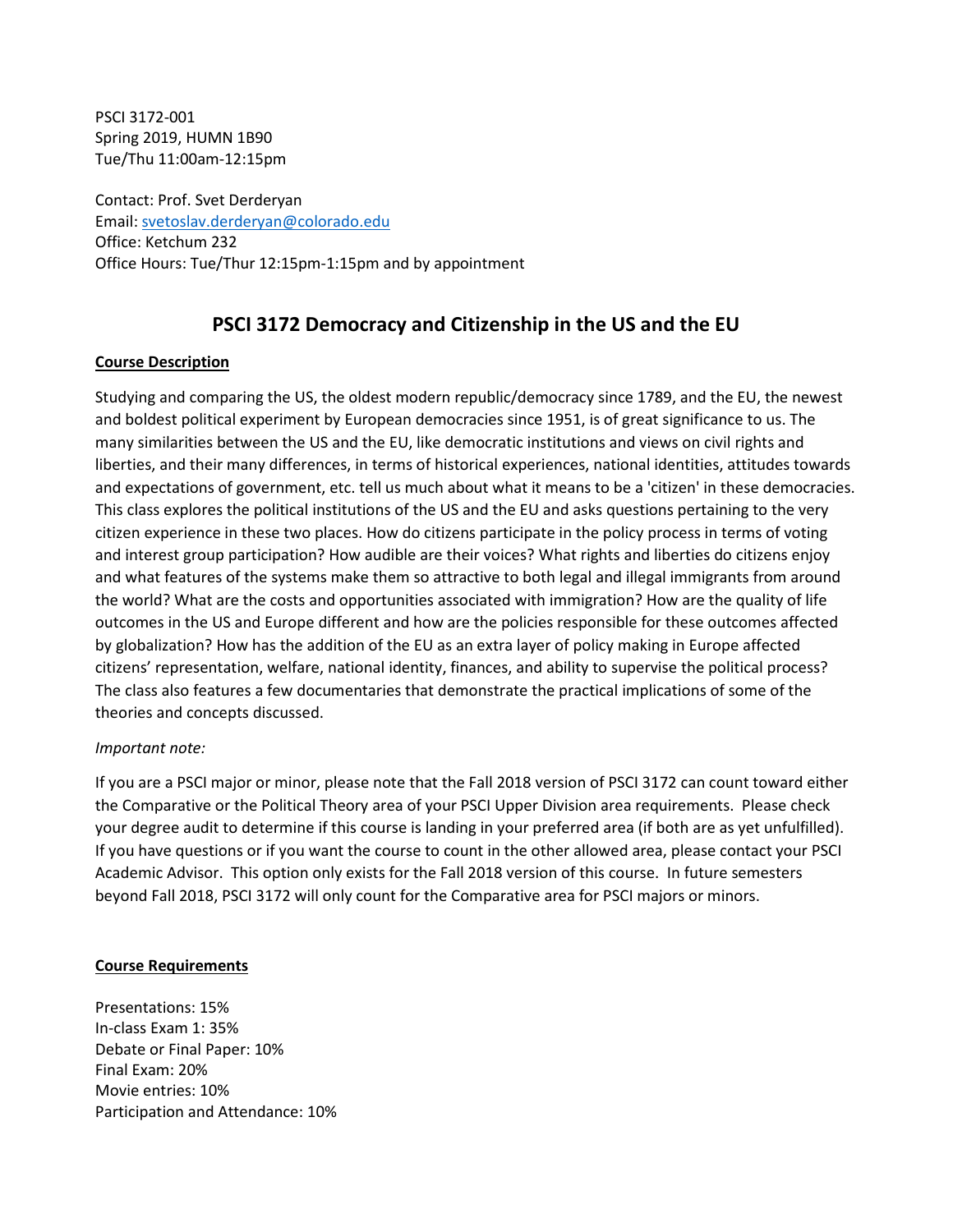### Presentations:

Working in groups, you will be expected to give a 8-10 min presentation on how an issue (or several issues) of your choice, such as immigration, the economic crisis, climate change, global terrorism, EU integration, EU enlargement, Brexit, Grexit, etc. has affected citizens' rights, welfare, social peace, and attitudes towards their own nation and towards others in one of 10 pre-assigned countries. The presentations will be 15% of your final grade. Sign- up sheet:

<https://docs.google.com/spreadsheets/d/169rHSZU1KfCrYiVZlXWMtfsBOwqkiLIWhT1BLcKzTe8/edit#gid=0>

These are group presentations. You have to meet with your group and organize how your group will make its argument. You will be receiving a single grade for the group, so each of you has an interest in making sure the group does well. One of you will email me the group's powerpoint on the day it is due and cc all group members. I will reply all with your grade.

The fact that you should physically meet and work together in a group is perhaps one of the most important elements of the assignment. If all of you communicate only online, divvy up the work, do your own part, and then throw everything together the day of the presentation and do not practice delivering together a cohesive argument, these presentations will not turn out to be very good. Also, I can always tell if people have practiced together ahead of time.

To incentivize you to live up to this key expectation of the assignment - namely that you meet and work physically together, I am REQUIRING you to start your ppt by including 1-2 photos of your group working together on the presentations taken with someone's smart phone!

Exams:

There will 2 exams in this class. The midterm will be on Mar 12. The final will be on May 6 and will be cumulative.

The midterm will be a short-answer format and will be worth 35% of your final grade, while the final will have two components:

- 1. The exam component which will be the same format as the midterm and will be worth 20% of your final grade.
- 2. And an essay component, on which you could work throughout the semester, will be due on the final day of classes, and will be worth 10% of your final grade.

For this component, you are expected to write one 6-page paper focusing on two industrialized democracies (in Europe or North America) and explaining how an issue (or several issues) of your choice, such as immigration, economic crises, climate change, global terrorism, EU integration, EU enlargement, Brexit, Grexit, etc. has led to a differential outcome for the citizens of 2 countries in terms of rights, welfare, social peace, and attitudes towards their own nation and towards others. 10% of the final grade, due May  $2<sup>nd</sup>$ .

### Debate:

We will have an in-class Oxford style debate in the end of the semester with two panels arguing two opposing perspectives on whether Europe and the US should embrace globalization, with its costs and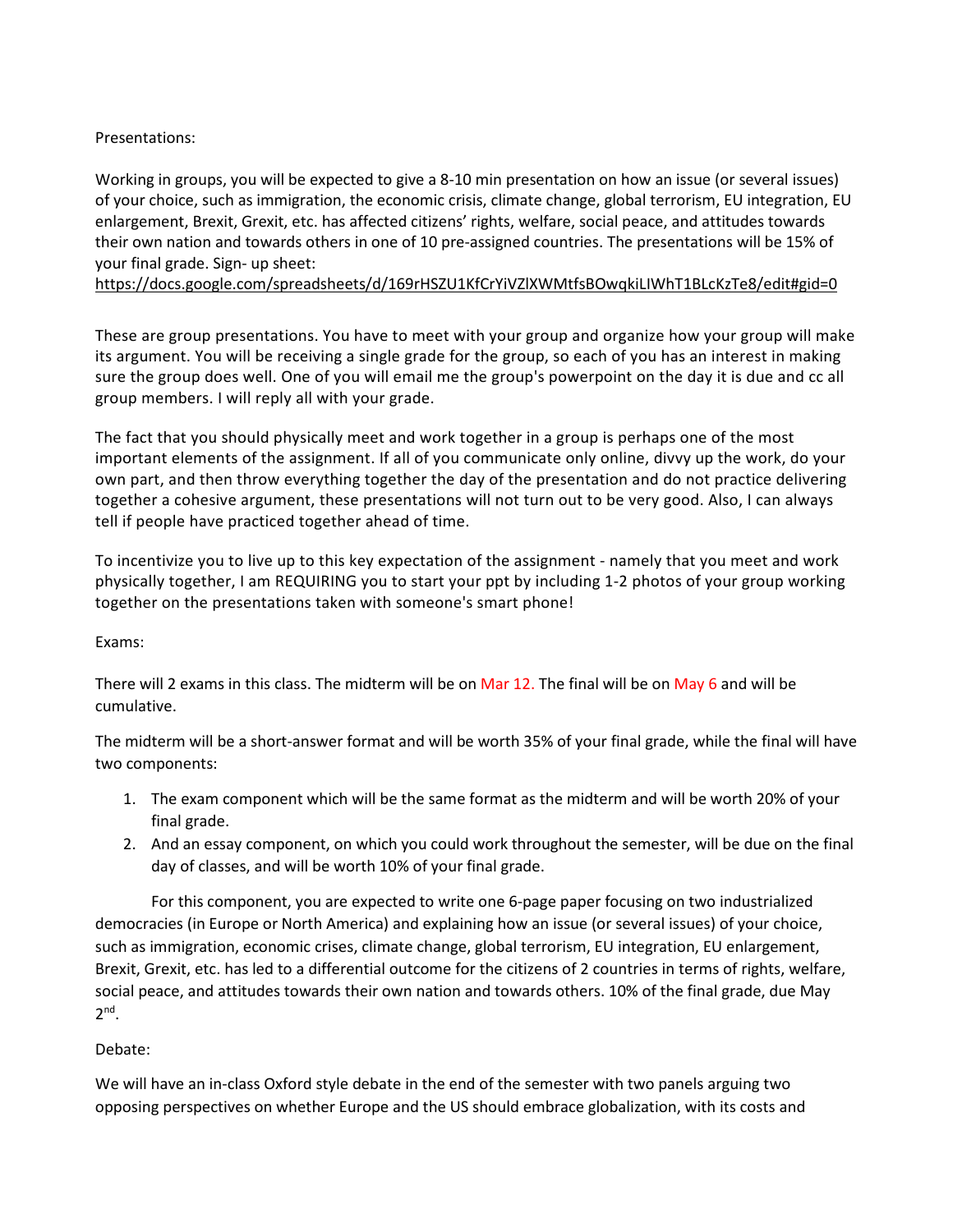opportunities, as a means to provide more rights and welfare for their citizens, or alternatively, should reassert their individual national perspectives and prerogatives and try to restrict the effects of globalization in order to better protect the interest of their citizens. The 6-8 volunteers in the debate will be exempt from having to write a final paper for the course but will write and submit outlines of their arguments (talking points). The rest of the class will try to make at least one valuable contribution to the debate. The debate will be 10% of your final grade and will take place on the last day of this class.

### Sign-up sheet: [https://docs.google.com/spreadsheets/d/1w2FK8qRRz97RmuYo6i9jXdTWaeIaHPV7](https://docs.google.com/spreadsheets/d/1w2FK8qRRz97RmuYo6i9jXdTWaeIaHPV7-flevDx0YE0/edit#gid=0) [flevDx0YE0/edit#gid=0](https://docs.google.com/spreadsheets/d/1w2FK8qRRz97RmuYo6i9jXdTWaeIaHPV7-flevDx0YE0/edit#gid=0)

The two teams will be evaluated over the following criteria: 1. info/facts, 2. analysis/critical thinking, and 3. style of delivery/persuasion. The team that ends up winning the debate will receive a 5% bonus to their team grade.

#### Movie Entries:

We will see 3 documentaries in this class. You are responsible to submit two short reactions (max 1 page single spaced) to 2 documentaries of your choice connecting your impressions with the class readings. These documentaries serve an important goal – to demonstrate the real world applications of the theories and concepts we will be discussing in class. You will submit these in a single word document whenever you have completed the two reaction entries but before Apr  $11<sup>th</sup>$ .

Attendance and Participation:

Many of the lectures will be presented in a style that will give plenty of opportunities for in-class participation to the students. The frequency and quality of your comments, as well as your attendance, will shape your final participation grade. If we have one or several pop quizzes in class, those will also factor in your participation grade.

I will grade your work on the following (standard) scale.

|       |        | $B+$           | 87-89 | $C+$         | 77-79 | $D+$ | 67-69            |          |
|-------|--------|----------------|-------|--------------|-------|------|------------------|----------|
| A     | 94-100 | $\overline{B}$ | 83-86 | $\mathsf{C}$ | 73-76 | D    | 63-66   <b>F</b> | $0 - 59$ |
| $A -$ | 90-93  | $B -$          | 80-82 | $-C-7$       | 70-72 | D-   | 60-62            |          |

#### **Required Texts and Materials**

Kollman, Ken. 2015. *The American Political System.* New York: W.W. Norton & Company.

Recommended: [Hetherington,](https://www.amazon.com/Marc-Hetherington/e/B07JP3V5YL/ref=dp_byline_cont_ebooks_1) Marc, [Weiler,](https://www.amazon.com/s/ref=dp_byline_sr_ebooks_2?ie=UTF8&text=Jonathan+Weiler&search-alias=digital-text&field-author=Jonathan+Weiler&sort=relevancerank) J.. 2018. *Prius Or Pickup? How the Answers to Four Simple Questions Explain America's Great Divide*. Houghton Mifflin Harcourt.

All other required readings in the course schedule are available electronically, either through **D2L** or directly **ONLINE**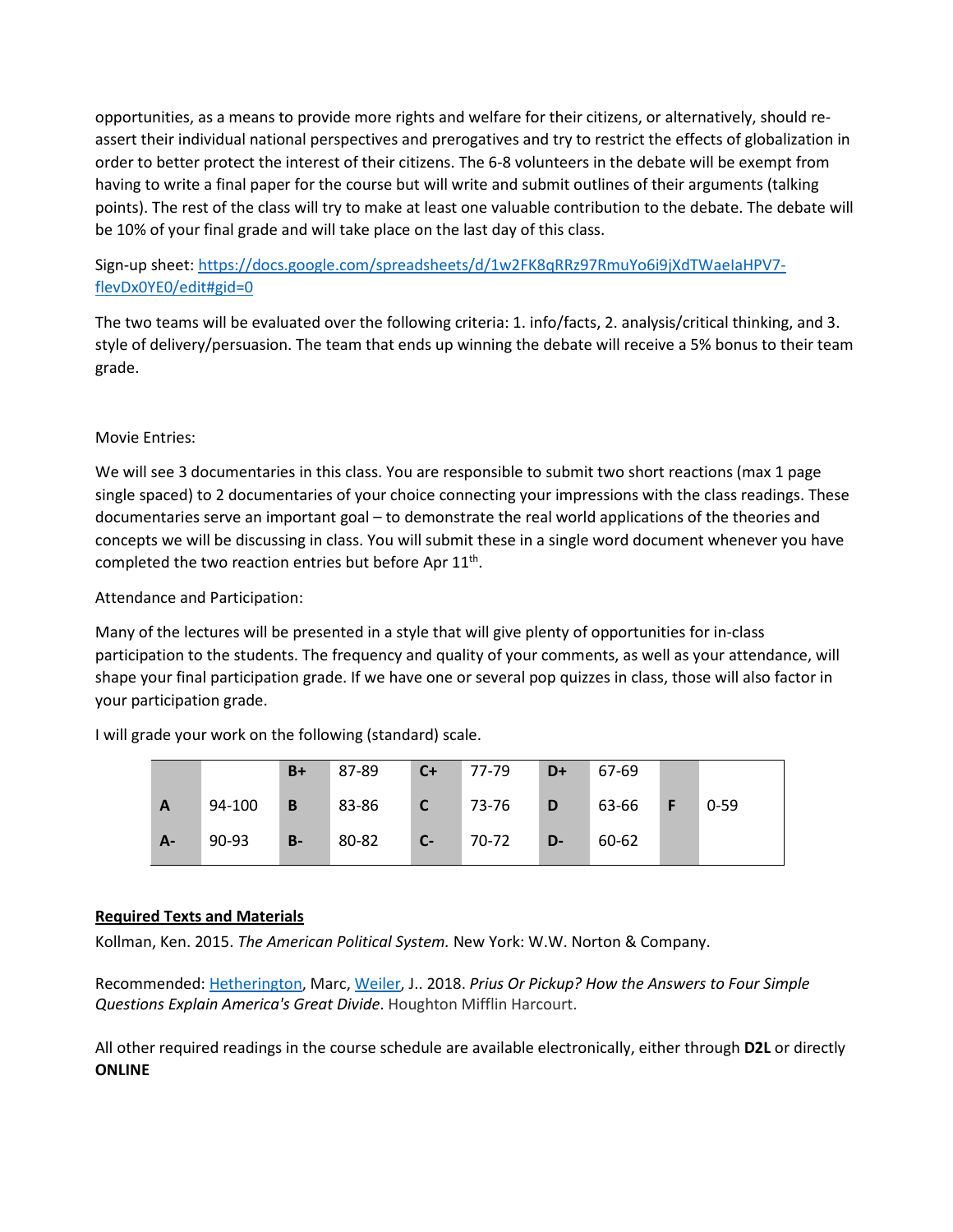A few suggested additional news sources are listed below: *The Financial Times* (British daily newspaper with quality information) *The Economist* (weekly British news magazine with a good comparative perspective) *De Spiegel* (popular German news magazine with online content available in English)

*The New York Times* (decent coverage of various regions across the world)

#### **Original Work + Honor Code**

It is expected that all work you do in this course represents original work not previously or simultaneously handed in for credit in another course. All work for this course falls under the University's Honor Code.

#### **Questions and Absences**

If you have questions about the course, please come see me after class or during office hours. In general I will not be able to answer substantive questions over email. If you have to miss class on the day of an exam, then you must write and explain beforehand in all but the most unusual circumstances. Attendance is required.

#### **Late Policy**

Assignments are accepted late up to 3 days late with a 10% a day penalty.

#### **Course Schedule**

## Democracy in the US – constitutional design, citizen participation, and socioeconomic outcomes

#### 1. **Jan 15 Introduction and Expectations**

- 2. **Jan 17 The US Constitution and the Pillars of Presidentialism** Kollman, Chapter 2: The Constitution and Chapter 6: The Presidency
- 3. **Jan 22 Federalism** Kollman, Chapter 3: Federalism

# 4. **Jan 24 Citizen Participation in US politics and the US party system**

Chapter 10: Political Participation GLM, Ch. 11, Elections, Electoral Systems, and Referendums (pp.366-376) Putnam, R. 1995. "Bowling Alone: America's Declining Social Capital"

Federalist 10, 57, 78 <http://www.constitution.org/fed/federa10.htm> <http://www.constitution.org/fed/federa57.htm> <http://www.constitution.org/fed/federa78.htm>

5. **Jan 29 Citizens' Rights and Liberties, Immigration, and How to Become a US Citizen** Kollman, Chapter 4: Civil Rights and Liberties What American citizenship makes possible? [https://www.wsj.com/articles/what](https://www.wsj.com/articles/what-american-citizenship-makes-possible-1469574353)-american-citizenship-makes-possible-1469574353 The meaning of US citizenship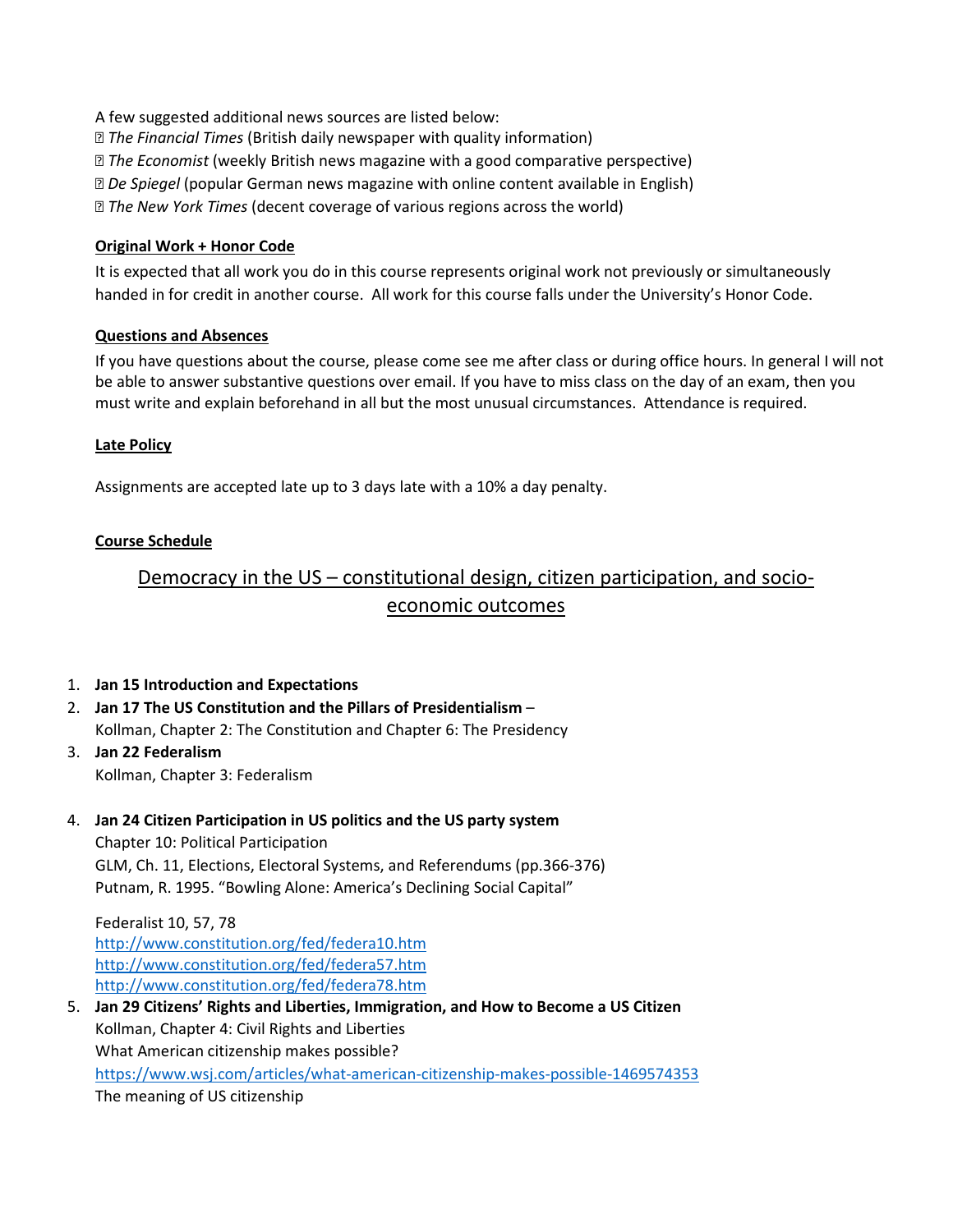### [http://beta.latimes.com/nation/la-ed-](http://beta.latimes.com/nation/la-ed-citizenship-part-1-20141005-story.html)citizenship-part-1-20141005-story.html

How to become a US citizen? https://www.uscis.gov/greencard/eligibility-categories

- 6. **Jan 31 Social Policy and quality of life in the US** Chapter 16: Social Policy Recommended documentary: Obama's deal. 2010. (PBS documentary)
- 7. **Feb 5 Who affects public policy outcomes in America** Gilens and Page, The Sad Truth About US Democracy Kollman, Chapter 11: Interest Groups and social movements
- 8. **Feb 7 Who affects public policy outcomes in America** Gilens and Page cont'd Schudson, M. 1999. *The Good Citizen*

Watch in class: Teachout on the Daily Show: [http://www.cc.com/shows/the-daily-show-with-](http://www.cc.com/shows/the-daily-show-with-jon-stewart/interviews/xcieer/zephyr-teachout-extended-interview)jon[stewart/interviews/xcieer/zephyr](http://www.cc.com/shows/the-daily-show-with-jon-stewart/interviews/xcieer/zephyr-teachout-extended-interview)-teachout-extended-interview and [http://www.cc.com/video-clips/x5l17d/the-daily-show-with-](http://www.cc.com/video-clips/x5l17d/the-daily-show-with-jon-stewart-exclusive---zephyr-teachout-extended-interview-pt--2)jon-stewart-exclusive---zephyr-teachout[extended-interview-pt--2](http://www.cc.com/video-clips/x5l17d/the-daily-show-with-jon-stewart-exclusive---zephyr-teachout-extended-interview-pt--2) Recommended documentary: Inside Job. 2010. Directed by Charles Ferguson.

- 9. **Feb 12 Movie and Discussion:** C-- Jack and the United States of Money https://www.youtube.com/watch?v=kaRX5-YZEg0&list=PL2Eukwj3-a53ecluarhFrb-pa608VFMA4&index=1
- 10. **Feb 14 Movie and Discussion:** C-- Jack and the United States of Money Gilens and Page cont'd

## Democracy in the Europe – constitutional design, citizen participation, and socioeconomic outcomes

#### 11. **Feb 19 European electoral systems and citizen participation**

GLM, Ch. 11, Elections, Electoral Systems, and Referendums (pp.376-406)

### 12. **Feb 21 Traditional Party Ideologies and citizen representation**

GLM, Ch. 8, Party Families (pp. 238-75) and parts of Ch. 9, Cleavage Structures and Electoral Change (pp. 278- 92)

Dalton, 2011. Chapter 8

#### 13. **Feb 26 Traditional Party Ideologies and citizen representation**

GLM, Ch. 8, Party Families (pp. 238-75) and parts of Ch. 9, Cleavage Structures and Electoral Change (pp. 278- 92)

Dalton, 2011. Chapter 8

#### 14. **Feb 28 Party systems in flux and the new modes of citizen mobilization**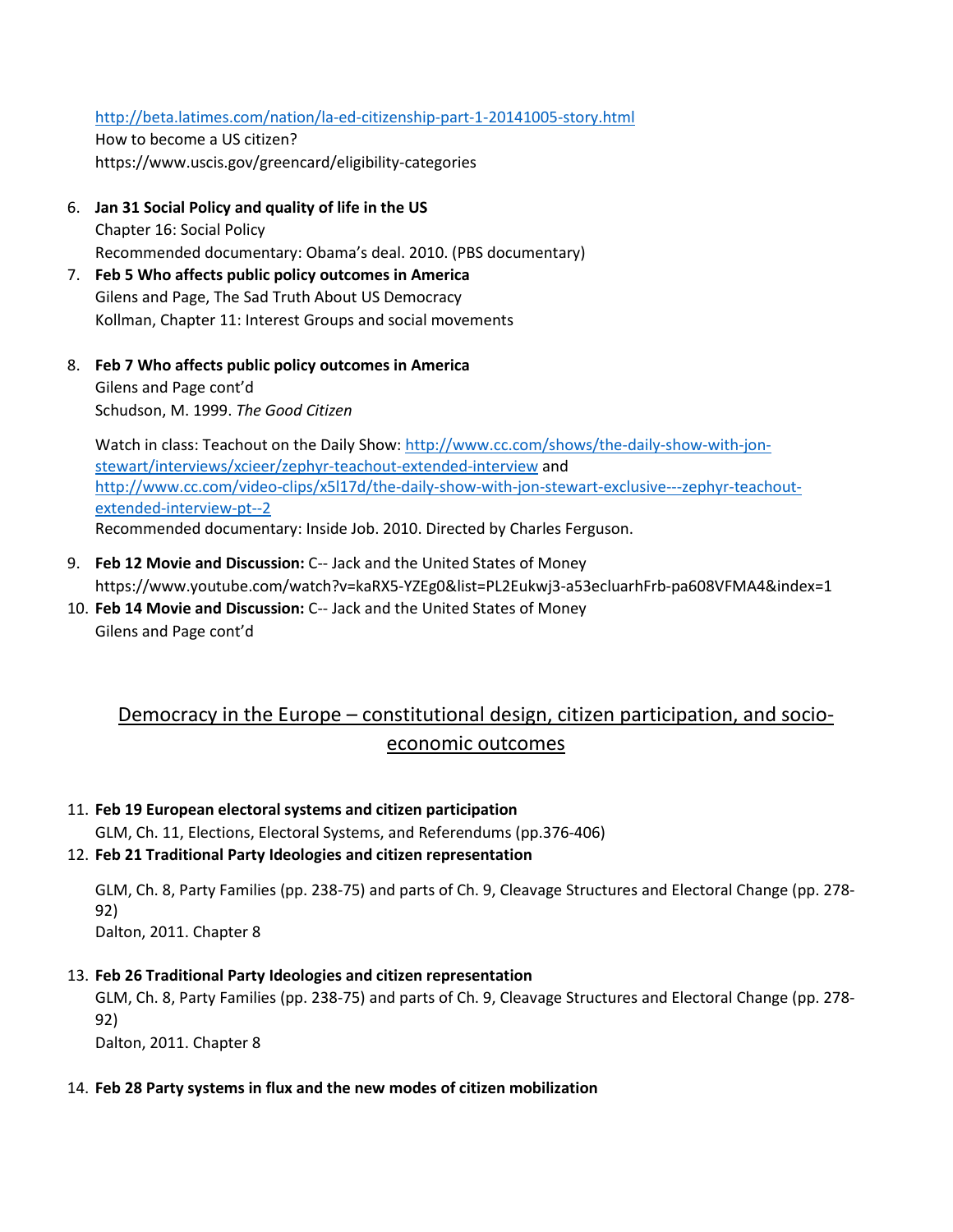Inglehart, R. 2008. "Changing Values among Western Publics 1970-2006." *West European Politics* 31: 130-46. Apllebaum, A, 2018. "A warning from Europe: The worst is yet to come" (The Atlantic, October Issue) https://www.theatlantic.com/magazine/archive/2018/10/poland-polarization/568324/ Kallis, "Radical Right in Contemporary Europe" http://file.setav.org/Files/Pdf/20150102163845\_the[-radical-right-in-contemporary-europe-pdf.pdf](http://file.setav.org/Files/Pdf/20150102163845_the-radical-right-in-contemporary-europe-pdf.pdf) From Pegida to Syriza: The rise of radical Europe <https://www.youtube.com/watch?v=jtuj2QvdnVE>

Brexit: <https://www.youtube.com/watch?v=oqT1lneQ28Q>

Recommended: [Hetherington,](https://www.amazon.com/Marc-Hetherington/e/B07JP3V5YL/ref=dp_byline_cont_ebooks_1) Marc, [Weiler,](https://www.amazon.com/s/ref=dp_byline_sr_ebooks_2?ie=UTF8&text=Jonathan+Weiler&search-alias=digital-text&field-author=Jonathan+Weiler&sort=relevancerank) J.. 2018. *Prius Or Pickup? How the Answers to Four Simple Questions Explain America's Great Divide*. Houghton Mifflin Harcourt (select chapters).

### 15. **Mar 5 European Welfare Politics and socio-economic outcomes/Comparing US and European Citizens' Welfare**

Esping-Anderson, G. 1990. *The Three Worlds of Welfare Capitalism*. Princeton: Princeton UP, 9-34. Crepaz and Steiner, 2011, Chapter 8.

The happiest people: Denmark: [https://www.youtube.com/watch?v=eKa](https://www.youtube.com/watch?v=eKa-3lbLeyA)-3lbLeyA

Workers' power in Germany: https://www.youtube.com/watch?v=3NqIoxo29FU

Esping-Anderson, G. 1990. *The Three Worlds of Welfare Capitalism*. Princeton: Princeton UP, 9-34.

Lipset, S. M; G. Marks. 2000. Ch. 1 "The End of Exceptionalism?" *In It Didn't Happen Here: Why Socialism Failed in the United States.*

Recommended:

Is Europe outperforming the US/ Wharton Business School Public Policy Brief, 2015

<http://knowledge.wharton.upenn.edu/article/is-europe-outperforming-the-united-states/>

Esping-Andersen, "Why we need a new welfare state?"

[Hetherington,](https://www.amazon.com/Marc-Hetherington/e/B07JP3V5YL/ref=dp_byline_cont_ebooks_1) Marc, [Weiler,](https://www.amazon.com/s/ref=dp_byline_sr_ebooks_2?ie=UTF8&text=Jonathan+Weiler&search-alias=digital-text&field-author=Jonathan+Weiler&sort=relevancerank) J.. 2018. *Prius Or Pickup? How the Answers to Four Simple Questions Explain America's Great Divide*. Houghton Mifflin Harcourt (select chapters).

## 16. **Mar 7 Comparing Healthcare systems** - Movie Showing and discussion: Sick around the world

17. **Mar 12 Midterm** 

## **How the EU has changed democracy in Europe? The rise of supranational politics and citizen empowerment and disempowerment**

### 18. **Mar 14 EU Origins**

Phinnemore, D. 2010. "The European Union: Establishment and Development." In *European Union Politics*, 3rd ed., eds. M. Cini & N. Perez-Solorzano Borragan. New York: Oxford UP, 32-47.

## 19. **Mar 19 EU Origins II**

Phinnemore cont'd

### 20. **Mar 21 EU Institutions and the role of the citizens**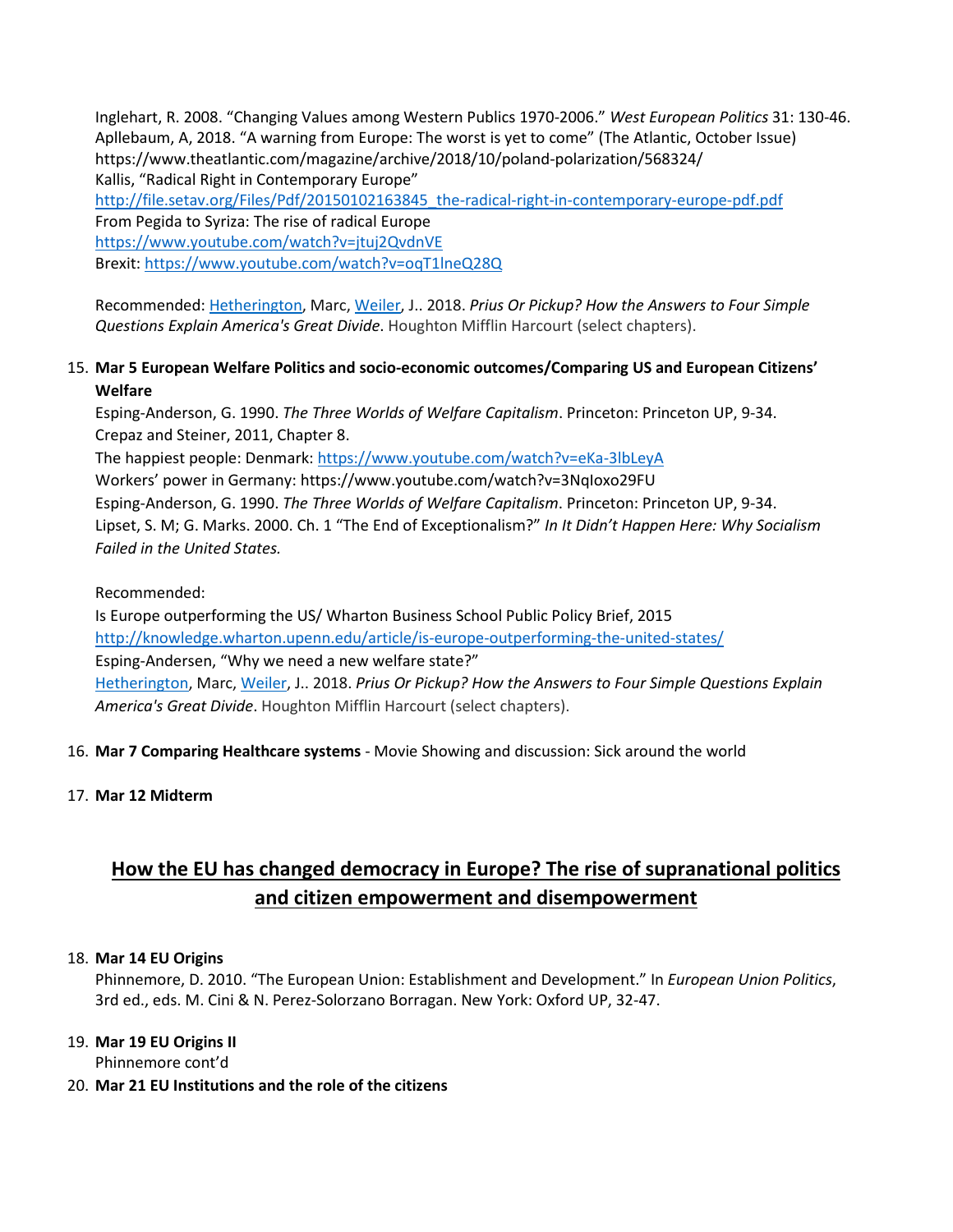McCormick, J. 2008. Ch. 1, "What is the European Union?" *Understanding the European Union*. 4th ed. New York: Palgrave, 1-22.

McCormick, J. 2008. Ch. 4. "The European Institutions." In *Understanding the European Union*. 4rd ed. New York: Palgrave, 69-93.

- 21. **Apr 2 EU Institutions and the role of the citizens II** McCormick cont'd
- 22. **Apr 4 EU Institutions and the role of the citizens II**

McCormick cont'd

## 23. **Apr 9 Spreading the democratic experience: EU Enlargement and citizen rights in an (ever) growing Union**

Barnes, I. & P. Barnes. 2010. "Enlargement." In European Union Politics, 3rd ed., eds. M. Cini & N. Perez-Solorzano Borragan. New York: Oxford UP, 418-435.

Moravcsik, A.; M. Vachudova. 2003. "National Interests, State Power, and EU Enlargement," East European Politics and Society 17: 42-57.

## **The Democratic Deficit….or Simply a Big-Time Image Problem?**

Dobson, L. & amp; A. Weale. 2003. "Governance and Legitimacy." In E. Bomberg & amp; A. Stubb, eds. The European Union: How Does it Work? New York: Oxford UP, 156-73.

Moravcsik, A. 2002. "In Defense of the Democratic Deficit: Reassessing Legitimacy in the European Union,' JCMS, 40(4): 603-24.

Hix, S. 2008. What's Wrong with the European Union and How to Fix It? Polity Press: Malden, MA, 1-27.

**Multilevel governance, the rise of the regions, and European Identity**

Robyn, Richard, 2005. "Introduction: National versus Supranational Identity in Europe," In *The Changing Face of European Identity*, Routledge: Available online at:

https://books.google.com/books?hl=en&lr=&id=wGp\_AgAAQBAJ&oi=fnd&pg=PP1&dq=supranational+identit y&ots=zDI6E4CpaZ&sig=cVx1cPFWYkaIWdRdkhjiRI1U8XA#v=onepage&q=supranational%20identity&f=false

## 24. **Apr 11 Final paper and debate guidelines MOVIE ENTRIES DUE!**

## 25. **Apr 16 Presentations**

## 26. **Apr 28 Presentations**

## 27. **Apr 23 The Politics of Immigration in Europe**

Dragostinova, Theodora, 2016. "Refugees or Immigrants: The Migration Crisis in Europe in historical perspective"

<http://origins.osu.edu/article/refugees-or-immigrants-migration-crisis-europe-historical-perspective> The political costs of immigration: [https://www.youtube.com/watch?v=ZQGe0Ys](https://www.youtube.com/watch?v=ZQGe0Ys-b4U)-b4U The political response to immigration: <https://www.youtube.com/watch?v=YnYzcl4QRgY> Brexit: why it happened? <https://www.youtube.com/watch?v=dcwuBo4PvE0> Brexit debate: <https://www.youtube.com/watch?v=z52GwR3Q3uo> Refugee crisis: <https://www.youtube.com/watch?v=U0CK5ppTAgU> Crisis in Europe: https://www.youtube.com/watch?v=s-pjqh2UIsE

### 28. **Apr 25 Political influences by EU – Does the EU bring better governance for European citizens?** Pop-Eleches, Grigore and Philip Levitz (2010). Why No Backsliding? The EU's Impact on Democracy and Governance Before and After Accession. Comparative Political Studies 43: 457.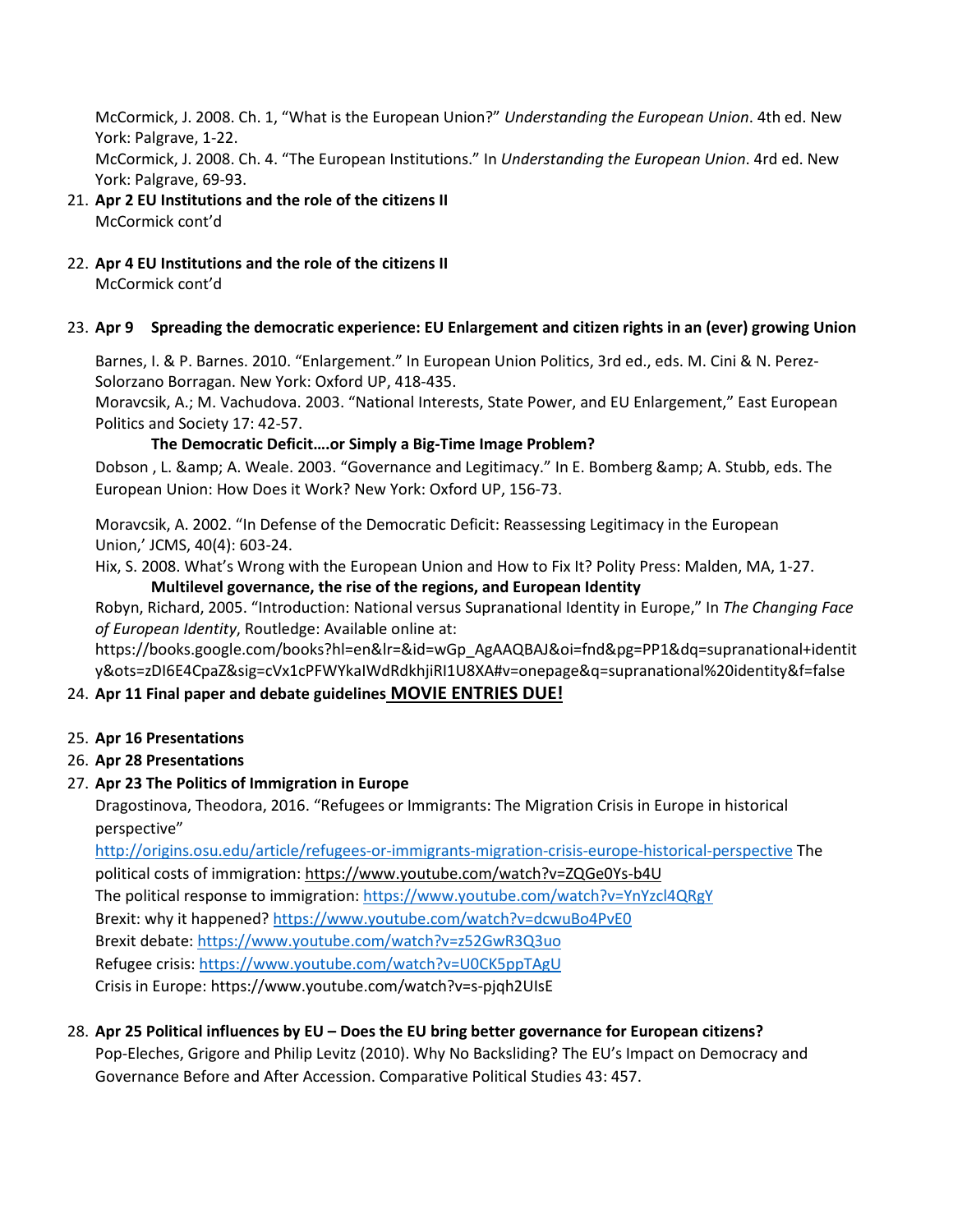29. **Apr 30 Oxford style Debate**: The effects of the globalizing world on citizenship in the US and Europe 30. **May 2 – Review. FINAL PAPER DUE!**

**Final Exam – Mon, May 6: 5:00pm-7:30pm**

### **A few final points:**

## Accommodation for Disabilities

If you qualify for accommodations because of a disability, please submit your accommodation letter from Disability Services to your faculty member in a timely manner so that your needs can be addressed. Disability Services determines accommodations based on documented disabilities in the academic environment. Information on requesting accommodations is located on the [Disability Services website.](http://www.colorado.edu/disabilityservices/students) Contact Disability Services at 303-492-8671 o[r dsinfo@colorado.edu](mailto:dsinfo@colorado.edu) for further assistance. If you have a temporary medical condition or injury, see [Temporary Medical Conditions](http://www.colorado.edu/disabilityservices/students/temporary-medical-conditions) under the Students tab on the Disability Services website.

# Classroom Behavior

Students and faculty each have responsibility for maintaining an appropriate learning environment. Those who fail to adhere to such behavioral standards may be subject to discipline. Professional courtesy and sensitivity are especially important with respect to individuals and topics dealing with race, color, national origin, sex, pregnancy, age, disability, creed, religion, sexual orientation, gender identity, gender expression, veteran status, political affiliation or political philosophy. Class rosters are provided to the instructor with the student's legal name. I will gladly honor your request to address you by an alternate name or gender pronoun. Please advise me of this preference early in the semester so that I may make appropriate changes to my records. For more information, see the policies on [classroom behavior](http://www.colorado.edu/policies/student-classroom-and-course-related-behavior) and th[e Student Code of](http://www.colorado.edu/osccr/)  [Conduct.](http://www.colorado.edu/osccr/)

## Honor Code

All students enrolled in a University of Colorado Boulder course are responsible for knowing and adhering to the Honor Code. Violations of the policy may include: plagiarism, cheating, fabrication, lying, bribery, threat, unauthorized access to academic materials, clicker fraud, submitting the same or similar work in more than one course without permission from all course instructors involved, and aiding academic dishonesty. All incidents of academic misconduct will be reported to the Honor Code [\(honor@colorado.edu\)](mailto:honor@colorado.edu); 303-492-5550). Students who are found responsible for violating the academic integrity policy will be subject to nonacademic sanctions from the Honor Code as well as academic sanctions from the faculty member. Additional information regarding the Honor Code academic integrity policy can be found at the [Honor Code Office website.](https://www.colorado.edu/osccr/honor-code)

# Sexual Misconduct, Discrimination, Harassment and/or Related Retaliation

The University of Colorado Boulder (CU Boulder) is committed to fostering a positive and welcoming learning, working, and living environment. CU Boulder will not tolerate acts of sexual misconduct (including sexual